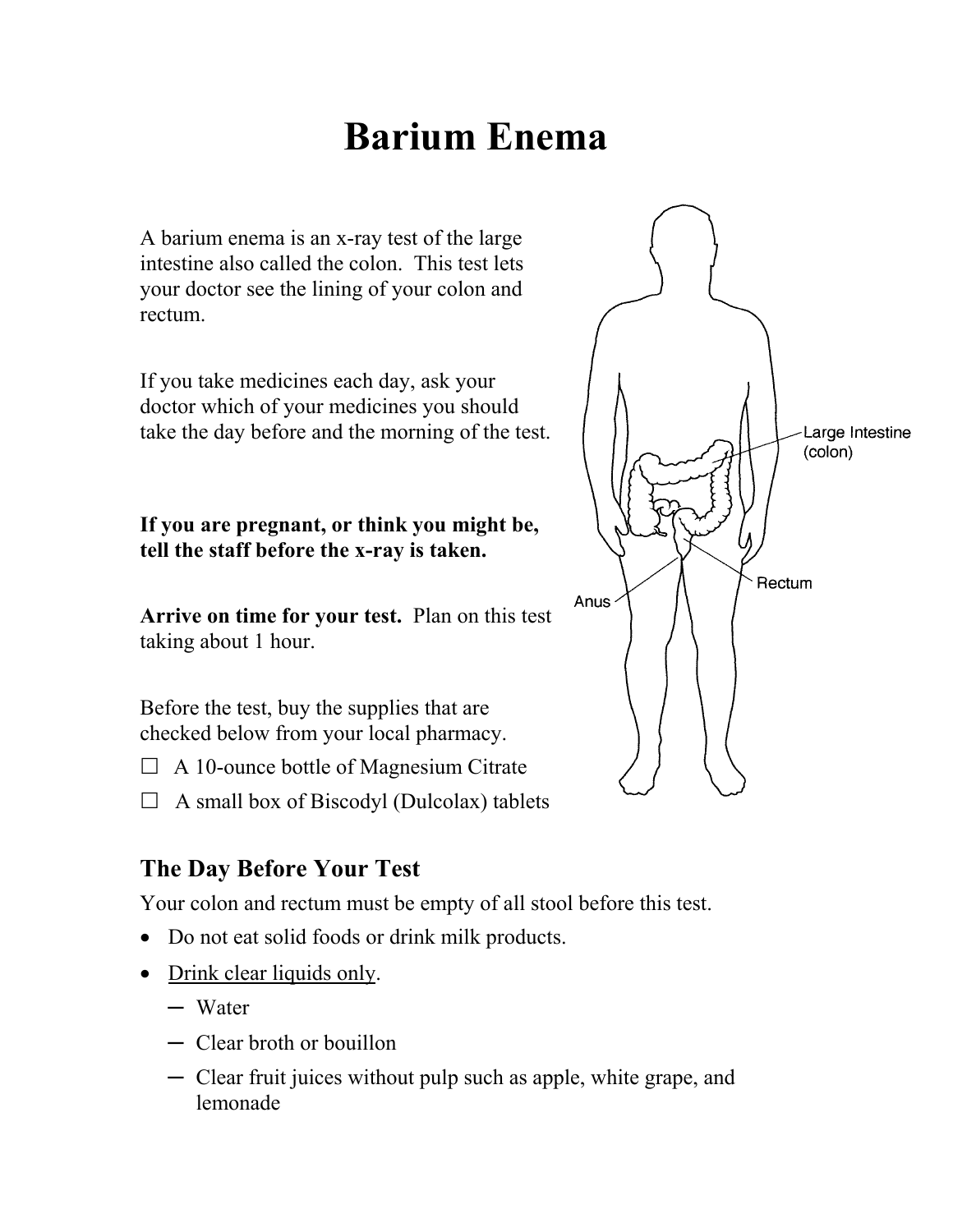- ─ Clear drinks such as lemon-lime soda, Kool-aid or sport drinks
- ─ Coffee or tea without milk or nondairy creamer
- ─ Jello or popsicles
- Between 10 AM and 5 PM:
	- ─ Drink four, 8 ounce or 240 ml glasses of water.
- At 1 PM:
	- ─ Pour the whole, 10 oz. bottle of Magnesium Citrate over ice and drink it.
	- ─ Take 2 Biscodyl (Dulcolax) tablets.
- $\bullet$  At 5 PM:
	- ─ Take 2 more Biscodyl (Dulcolax) tablets with 8 ounces or 240 ml of water.
- You will need to use the toilet often during the afternoon and evening.
- After midnight:
	- ─ Do not eat or drink anything, including water.

# **The Morning of Your Test**

If you are to take medicine, take with sips of water only.

# **During the Test**

- You will wear a hospital gown.
- You lie on an x-ray table below a machine that looks like a TV.
- A tube is put into your rectum. The doctor watches as a barium mixture and some air flows through the tube into your colon. You are asked to roll on your side during the test.
- You may feel cramping and pressure. Take slow deep breaths through your mouth to help you relax.
- X-rays are taken. You will be asked to hold your breath at times.
- The tube will be removed. You will be taken to a toilet to empty the barium and air mixture from your colon.
- Another x-ray may be taken to finish your test.